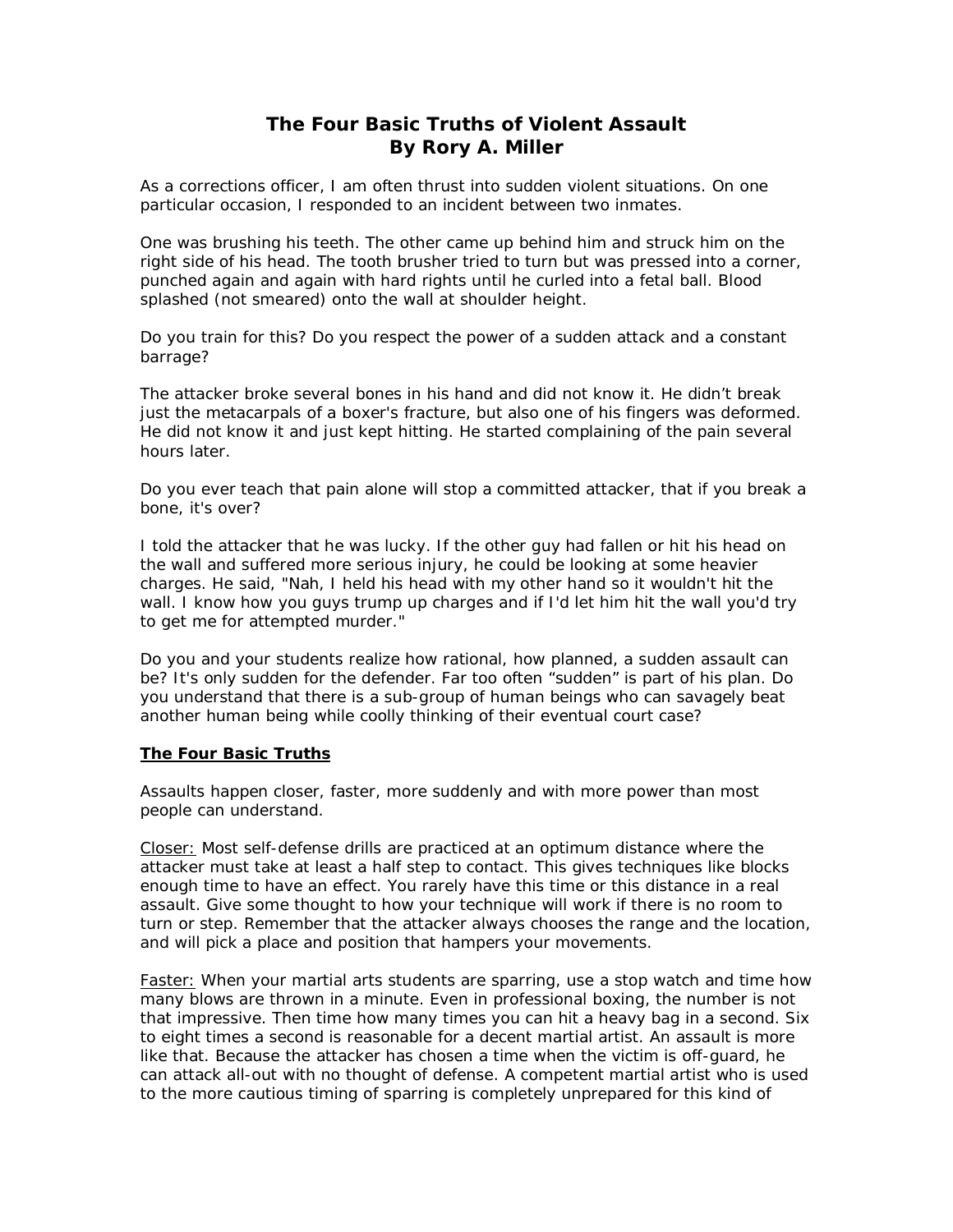speed. You can strike ten times a second. You can't block ten times a second.

More suddenly: An assault is based on the attacker's assessment of his chances. If he can't get surprise, he often won't attack. Some experts will say that there is always some intuitive warning. Possibly, but if the warning was noted and heeded, the attack would have been prevented. When the attack happens, it is always a surprise.

More power: There is a built-in problem with all training. You want to recycle your partners. If you or your students hit as hard as they can every time they hit, you will quickly run out of students. The average criminal does not hit as hard as a good boxer or karateka can, but they do hit harder than the average boxer or karateka usually does because of gloves and dojo etiquette. More often than not, the first strike in an ambush will find its target. Fighting with a concussion is much different than sparring.

## **Responses to the Four Basic Truths**

There are specific ways to train to deal with these truths about assault. You must get used to working from a position of disadvantage. Put yourself and your students in the worst positions you can (face down, under a bench, blindfolded to simulate blood in the eyes and with an arm tied in their belt) and start the training from there. No do-overs. Work from the position you find yourself in. There is no "right" move anyway, just moves that worked or didn't that one time.

Contact-response training. Condition yourself (as in **[operant conditioning](http://dictionary.reference.com/search?q=operant%20conditioning)**) for a quick, effective response to any unexpected aggressive touch. Trained properly, the counter-attack will kick in *before* the chemical cocktail of stress hormones. This will give you one technique at 100%, and possibly the initiative, to the expected victim. Remember, when you are pumped full of adrenaline, you will loose much of your fine motor coordination, peripheral vision, etc. So you need to have your 100% technique trained to be automatic.

Train to "flip the switch". Make your students practice going from friendly, distracted, or any other emotion to full on in an instant. Make them play music, converse, fold clothes, write or pour tea as an armored assailant attacks. The key is that the distraction must be natural and relaxed, not the jerky half-preparation of someone who expects an attack.

In slow motion training, use realistic time-framing. Do not let them pretend that "Monkey plucks jade lotus and presents to golden Buddha" is one move; do not let them pretend that a spinning kick is just as fast as a jab.

Get used to being hit, and get used to being touched, especially on the face. For various reasons, face contact between adults is loaded with connotations. Accidental face contact almost always results in both students freezing and can cause an outpouring of emotional sludge. Criminals use this by starting with an open-hand attack to the face (called a "\*\*\*\*\* slap") that has paralyzing *psychological* effects.

Teach common sensitivity. They must respond to what is happening, not to their expectations or fears. If there are weapons mounted on the walls of your dojo and you are practicing self-defense someone should be reaching for the weapons or running for the door.